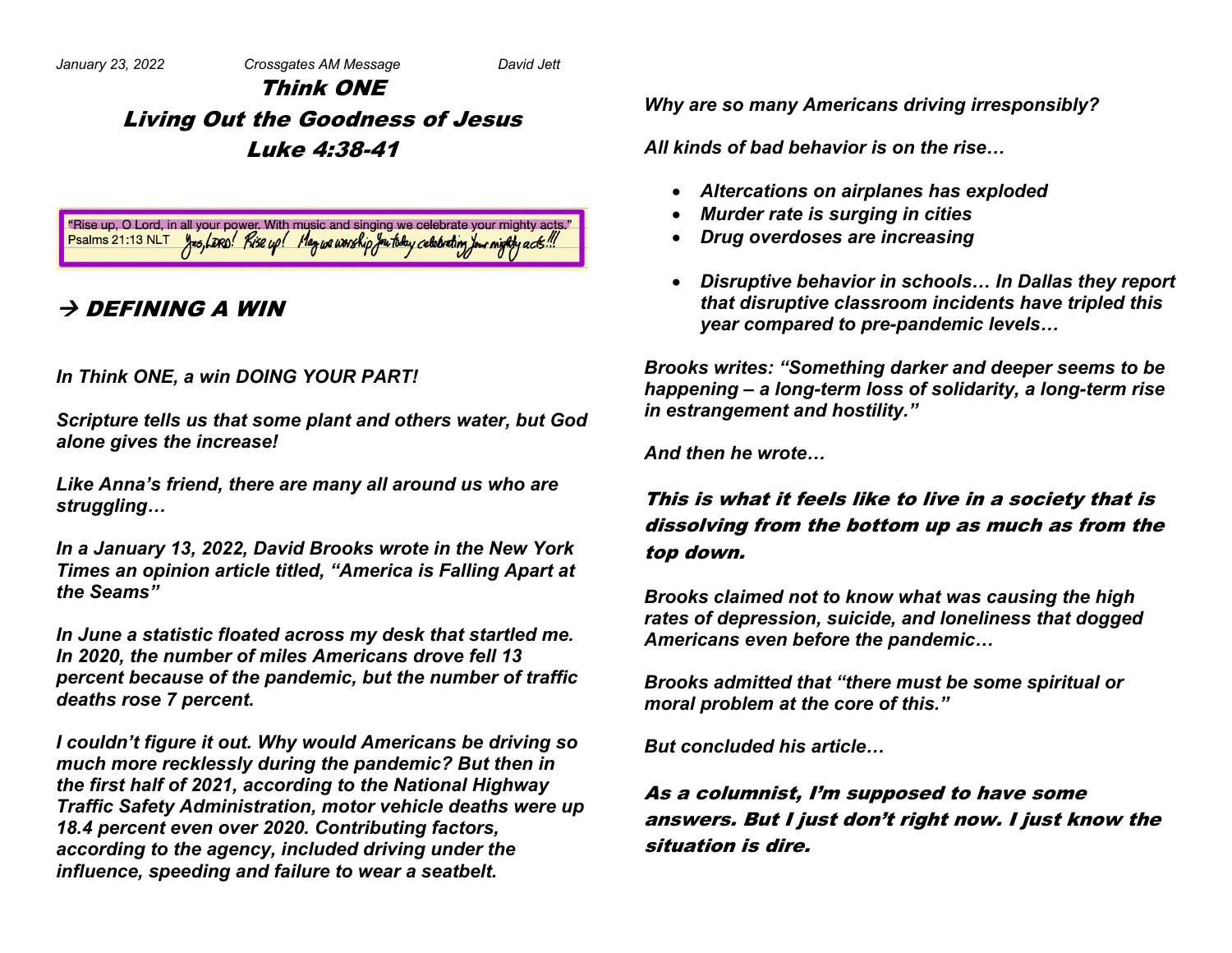*January 23, 2022 Crossgates AM Message David Jett All around us… living among us… here with us…*

*Are people struggling…*



*ONE is an acrostic that stands for …*

# *Our Next Encounter…*

#### Think ONE is about INTENTIONAL living!

*Intentional living is simply coming to an awareness that we are part of God's advancing Kingdom and He INVITES us to join Him in His ADVANCEMENT*

*We are living in CRAZY times…*

*It seems difficult to know what to do…*

*But I want to bring us back to some BASICS…*

#### ONE THING

Until we begin living OUT the goodness of Jesus, we are not really living IN the goodness of Jesus.

*Luke 4:38–41 (ESV) — And he arose and left the synagogue and entered Simon's house. Now Simon's mother-in-law was ill with a high fever, and they appealed to him on her behalf. And he stood over her and rebuked the fever, and it left her, and immediately she rose and began to serve them. Now when the sun was setting, all those who had any who were sick with various diseases brought them to him, and he laid his hands on every one of them and healed them. And demons also came out of many, crying, "You are the Son of God!" But he rebuked them and would not allow them to speak, because they knew that he was the Christ.*

# 1. RESPECT the POWER of the Goodness of Jesus.

*To understand the primary reason Peter invited Jesus to his home we need to look at what had just happened…*

*Jesus had gone to the Synagogue in Capernaum and had taught from Scripture…*

### $\rightarrow$  Pic – Synagogue 1

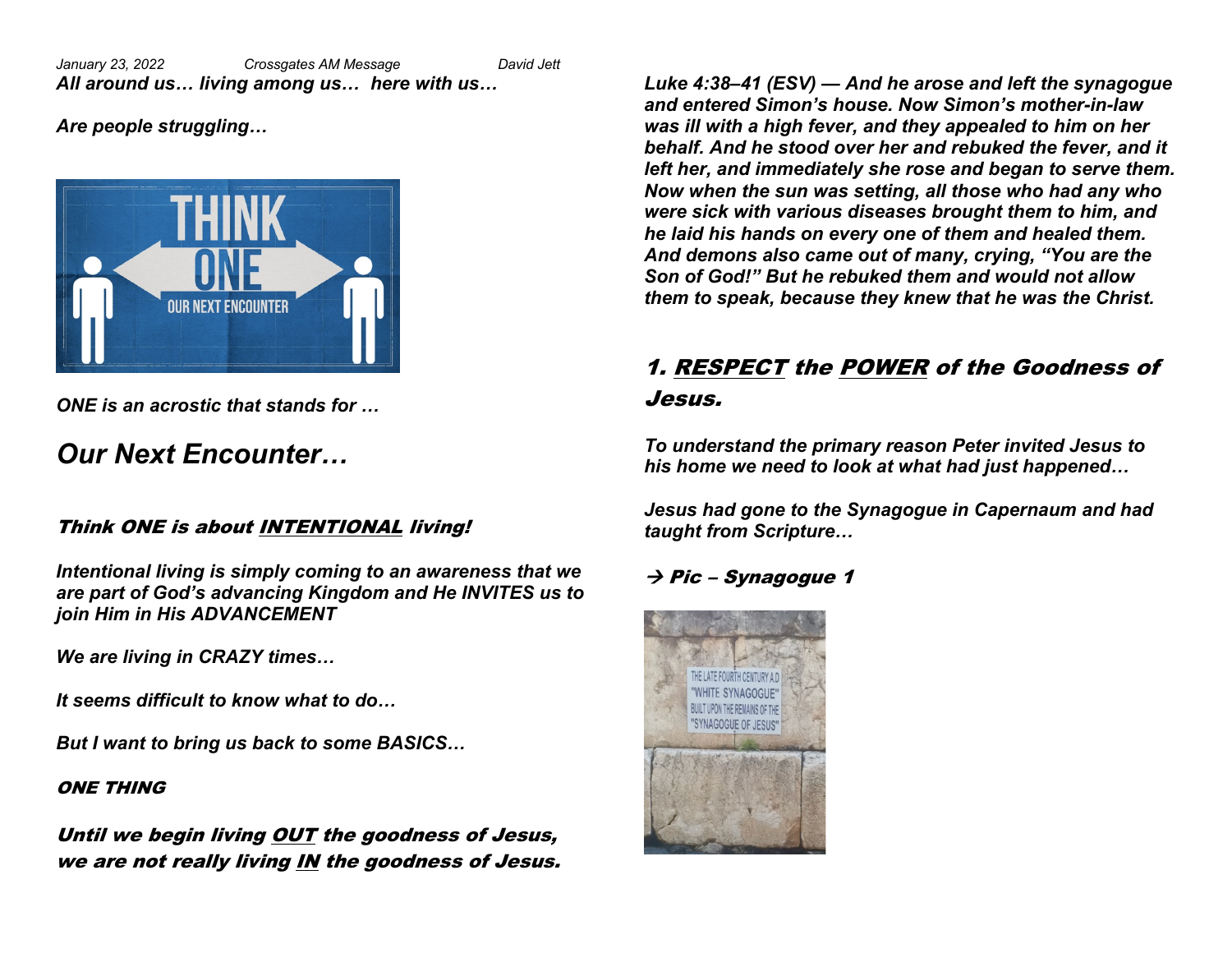#### $\rightarrow$  Pic – Synagogue 2



 $\rightarrow$  Pic – Synagogue Kathy & Me



*Luke 4:31–32 (ESV) — And he went down to Capernaum, a city of Galilee. And he was teaching them on the Sabbath, and they were astonished at his teaching, for his word possessed authority.*

*A man was there who was demonized*

• *That means a demon was controlling an area or areas of his life…*

*Jesus rebuked the evil spirit and commanded it to come out of the man…*

*It came out without harming him…*

*Luke 4:36 (ESV) — And they were all amazed and said to one another, "What is this word? For with authority and power he commands the unclean spirits, and they come out!"*

#### 1. RESPECT the POWER of the Goodness of Jesus.

# 2. REFLECT to OTHERS the Goodness of Jesus.

*Luke 4:38a (ESV) — And he arose and left the synagogue and entered Simon's house...* 

*Mark's Gospel tells us…*

*Mark 1:29 (ESV) — And immediately he left the synagogue and entered the house of Simon and Andrew, with James and John.*

*Earlier, Jesus had told Peter that he was going to have a ministry to others…*

*Mark 1:17 (ESV) — And Jesus said to them, "Follow me, and I will make you become fishers of men."*

*Peter was simply beginning the training!*

*He learned an important lesson…*

*Don't leave Jesus at Church!*

*Take Him home with you!*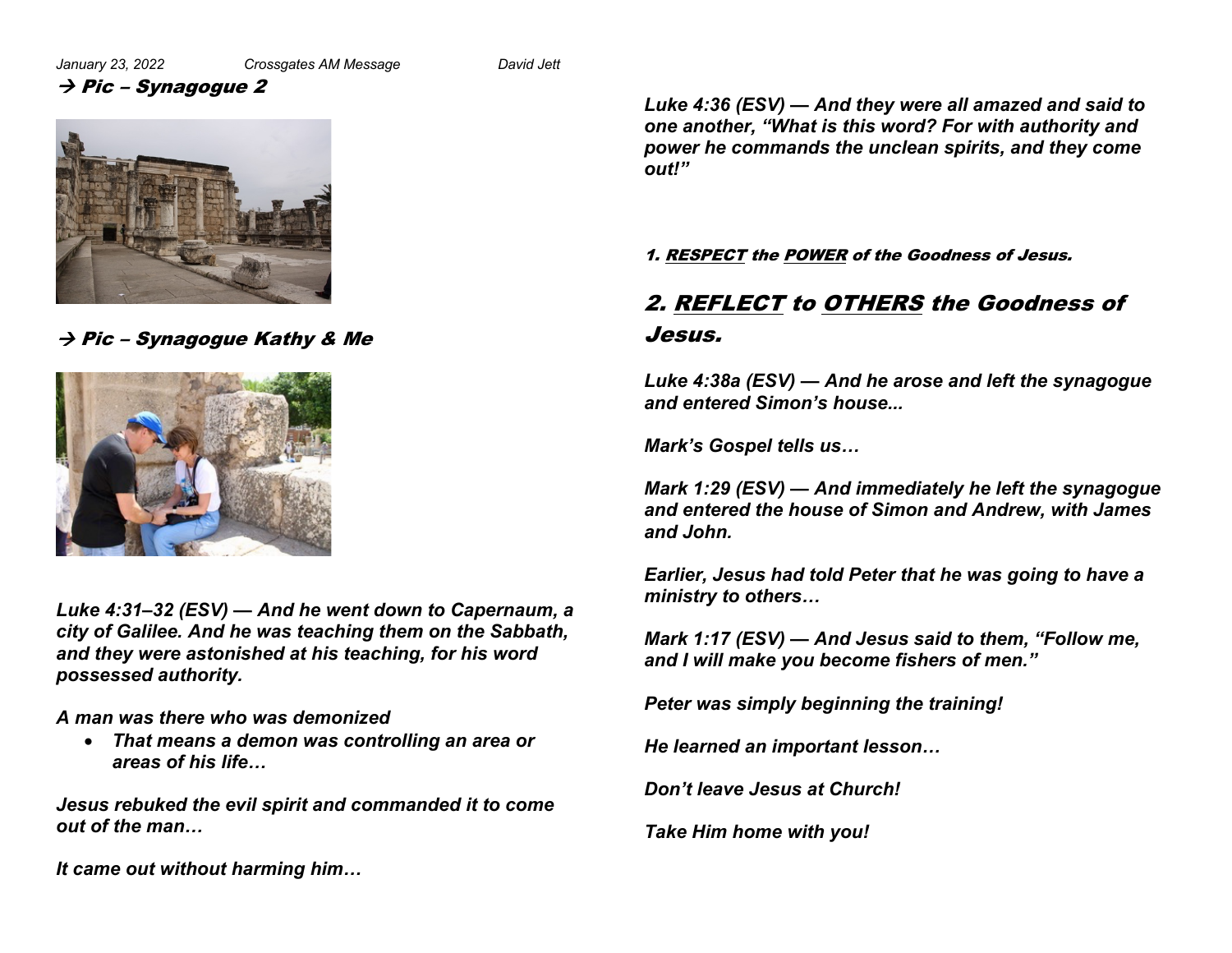# 3. CONNECT the HURTING to the Goodness of Jesus.

*Luke 4:38b–39 (ESV) — ... Now Simon's mother-in-law was ill with a high fever, and they appealed to him on her behalf. And he stood over her and rebuked the fever, and it left her, and immediately she rose and began to serve them.*

## 4. CORRECT the DOUBTING with the Goodness of Jesus.

*Luke 4:40–41 (ESV) — Now when the sun was setting, all those who had any who were sick with various diseases brought them to him, and he laid his hands on every one of them and healed them. And demons also came out of many, crying, "You are the Son of God!" But he rebuked them and would not allow them to speak, because they knew that he was the Christ.*

*These were the people who hadn't been connected to Jesus*

I am SOMEONE'S next DIVINE encounter!

- *We are in the last week of our annual 21 days of prayer and fasting*
- *Visit* 21days.crossgates.org *for more info*

#### $\rightarrow$  Think ONE LifeGroup

- *If you are not currently part of one of our lifegroups I want to ask you to join a special lifegroup focused on Think ONE…*
- *At both 9 and 10:30 we will be having a special LifeGroup meeting in the VENUE*
- *Led by Brad Randall and Carter Collins*

#### Remember, you are someone's next divine encounter!

## $\rightarrow$  21 Days of Fasting